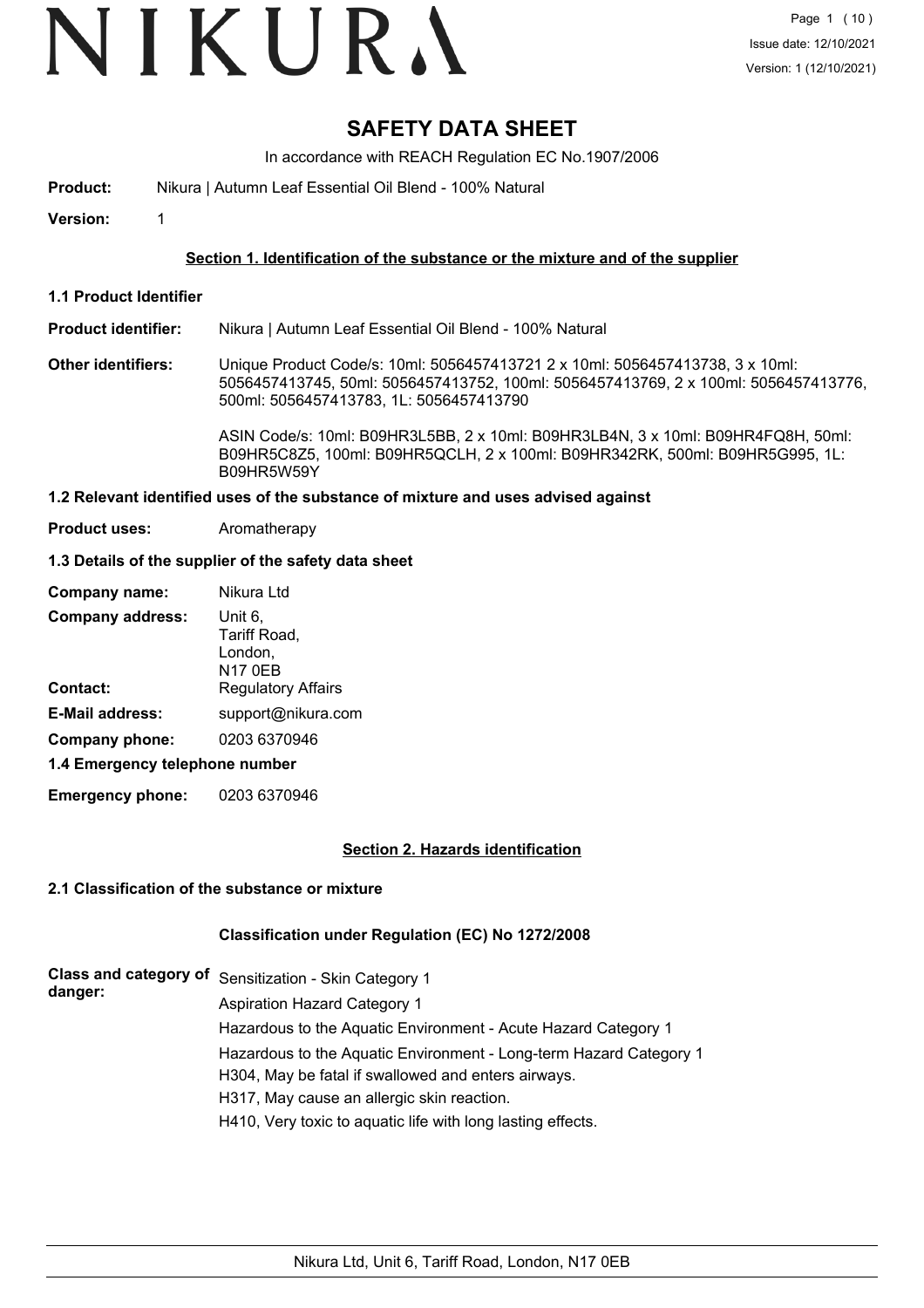## **SAFETY DATA SHEET**

In accordance with REACH Regulation EC No.1907/2006

- **Product:** Nikura | Autumn Leaf Essential Oil Blend 100% Natural
- **Version:** 1

**2.2 Label elements**

|                                     | Classification under Regulation (EC) No 1272/2008                                                                                                                                                                                                                                                                                                                                                                                                                                                                                                                                                                                                                                                               |
|-------------------------------------|-----------------------------------------------------------------------------------------------------------------------------------------------------------------------------------------------------------------------------------------------------------------------------------------------------------------------------------------------------------------------------------------------------------------------------------------------------------------------------------------------------------------------------------------------------------------------------------------------------------------------------------------------------------------------------------------------------------------|
| Signal word:                        | Danger                                                                                                                                                                                                                                                                                                                                                                                                                                                                                                                                                                                                                                                                                                          |
| <b>Hazard statements:</b>           | H304, May be fatal if swallowed and enters airways.<br>H317, May cause an allergic skin reaction.<br>H410, Very toxic to aquatic life with long lasting effects.                                                                                                                                                                                                                                                                                                                                                                                                                                                                                                                                                |
| Supplemental<br>Information:        | EUH208, Contains Benzyl salicylate, Eugenol, Geraniol, Linalool, alpha-Pinene, trans-trans-<br>Farnesol. May produce an allergic reaction.                                                                                                                                                                                                                                                                                                                                                                                                                                                                                                                                                                      |
| <b>Precautionary</b><br>statements: | P261, Avoid breathing vapour or dust.<br>P272, Contaminated work clothing should not be allowed out of the workplace.<br>P273, Avoid release to the environment.<br>P280, Wear protective gloves/eye protection/face protection.<br>P301/310, IF SWALLOWED: Immediately call a POISON CENTER or doctor/physician.<br>P302/352, IF ON SKIN: Wash with plenty of soap and water.<br>P331, Do not induce vomiting.<br>P333/313, If skin irritation or rash occurs: Get medical advice/attention.<br>P363, Wash contaminated clothing before reuse.<br>P391, Collect spillage.<br>P405, Store locked up.<br>P501, Dispose of contents/container to approved disposal site, in accordance with local<br>regulations. |
| Pictograms:                         |                                                                                                                                                                                                                                                                                                                                                                                                                                                                                                                                                                                                                                                                                                                 |
| 2.3 Other hazards                   |                                                                                                                                                                                                                                                                                                                                                                                                                                                                                                                                                                                                                                                                                                                 |
| <b>Other hazards:</b>               | None                                                                                                                                                                                                                                                                                                                                                                                                                                                                                                                                                                                                                                                                                                            |
|                                     | Section 3. Composition / information on ingredients                                                                                                                                                                                                                                                                                                                                                                                                                                                                                                                                                                                                                                                             |
| 3.2 Mixtures                        |                                                                                                                                                                                                                                                                                                                                                                                                                                                                                                                                                                                                                                                                                                                 |
| <b>Contains:</b>                    |                                                                                                                                                                                                                                                                                                                                                                                                                                                                                                                                                                                                                                                                                                                 |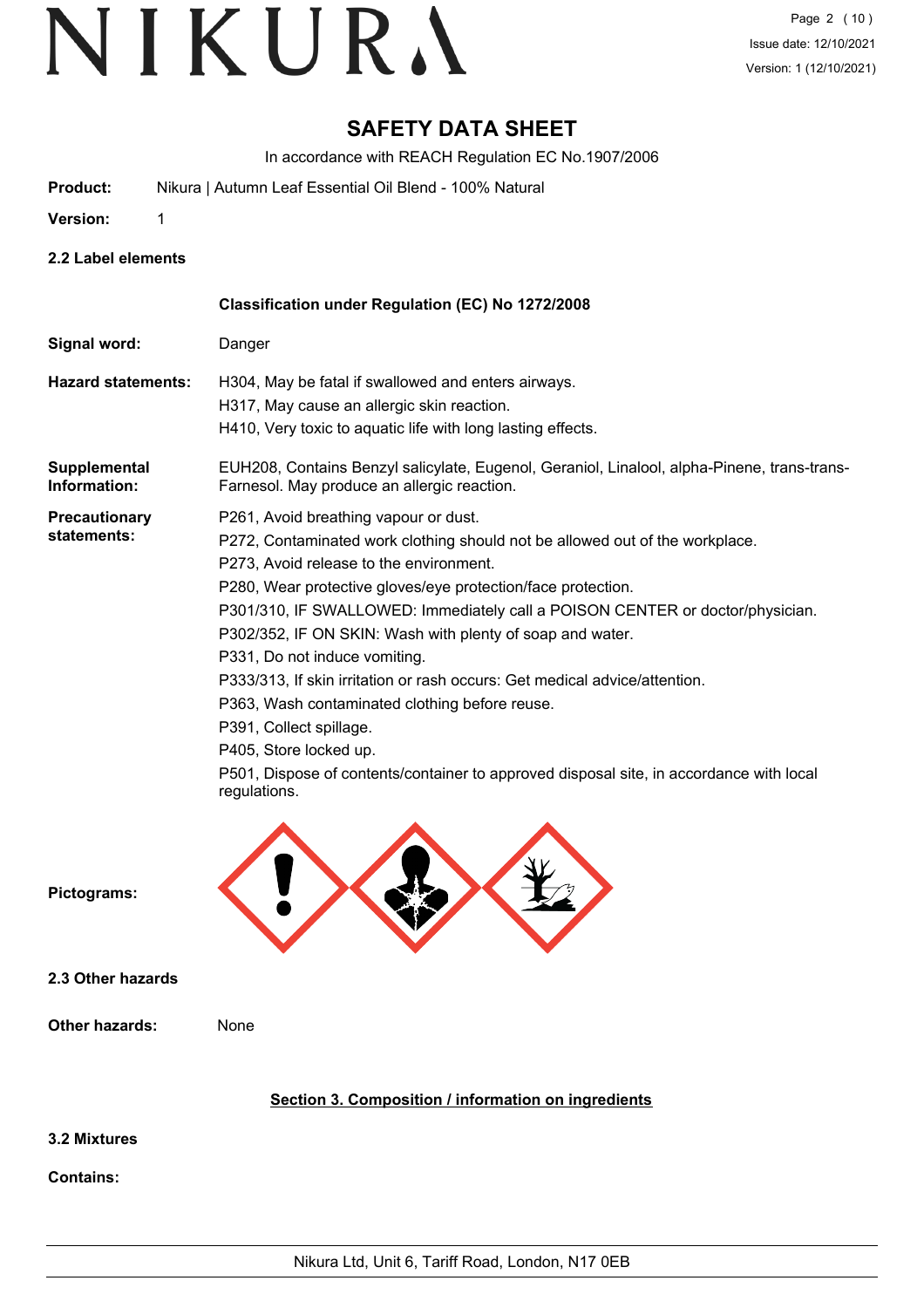## **SAFETY DATA SHEET**

In accordance with REACH Regulation EC No.1907/2006

**Product:** Nikura | Autumn Leaf Essential Oil Blend - 100% Natural

**Version:** 1

**CAS EC REACH Registration No. Classification for** Name CAS EC **NEACH Registration** % Classification for<br>No. (CLP) 1272/2008 Cedrol  $\begin{vmatrix} 77-53-2 & 201-035-6 \end{vmatrix}$   $\begin{vmatrix} 201-035-6 & 5 \end{vmatrix}$   $\begin{vmatrix} 5-5 \end{vmatrix}$   $\begin{vmatrix} 49 \end{vmatrix}$   $\begin{vmatrix} 49 \end{vmatrix}$   $\begin{vmatrix} 49 \end{vmatrix}$   $\begin{vmatrix} 49 \end{vmatrix}$   $\begin{vmatrix} 2 \end{vmatrix}$ H411, alpha-Cedrene 469-61-4 207-418-4 5-<10% Asp. Tox 1-Aquatic Acute 1-Aquatic <u>Chronic 1;H304-H410,</u><br>Aguatic Chronic 2; Patchouli alcohol  $\begin{vmatrix} 5986-55-0 \\ 227-807-2 \end{vmatrix}$   $\begin{vmatrix} 2 & -10\sqrt{3} & -10\sqrt{3} \\ -1 & 5\sqrt{3} & -10\sqrt{3} \end{vmatrix}$  Aquatic Chronic 2; H411, beta-Caryophyllene  $|87-44-5|$  201-746-1  $|5-<10\%|$ Skin Sens. 1B-Asp. Tox 1-Aquatic Chronic 4; H304-H317-H413, alpha-Guaiene 3691-12-1 1-<5% Skin Irrit. 2-Eye Irrit. 2- Asp. Tox 1;H304-H315- H<sub>319</sub> Benzyl benzoate 120-51-4 204-402-9 1-<5% Acute Tox. 4-Aquatic Acute 1-Aquatic Chronic 2;H302-H400- H411. beta-Cedrene 546-28-1 1-<5% Aquatic Acute 1- Aquatic Chronic 1;  $H410.$ Geranyl acetate 105-87-3 203-341-5 1-<5% Skin Irrit. 2-Skin Sens. 1B-Aquatic Chronic 3; H315-H317-H412,- Benzyl salicylate 118-58-1 204-262-9 0.1-<1% Skin Sens. 1B-Aquatic Chronic 3;H317-H412, Linalool 78-70-6 201-134-4 0.1-<1% Skin Irrit. 2-Eye Irrit. 2- Skin Sens. 1B;H315- H317-H319 trans-trans-Farnesol 106-28-5 0.1-<1% Skin Irrit. 2-Eye Irrit. 2- Skin Sens. 1B;H315- H317-H319, alpha-Pinene 80-56-8 201-291-9 0.1-<1% Flam. Liq. 3-Acute Tox. 4-Skin Irrit. 2-Skin Sens. 1B-Asp. Tox 1- Aquatic Acute 1- Aquatic Chronic 1; H226-H302-H304- H315-H317-H410,- Isoeugenol 97-54-1 202-590-7 0.1-<1% Acute Tox. 4-Acute Tox. 4-Acute Tox. 4- Skin Irrit. 2-Eye Irrit. 2- Skin Sens. 1A-STOT SE 3;H302-H312- H315-H317-H319- H332-H335 p-Methylanisole 104-93-8 203-253-7 0.1-<1% Acute Tox. 4-Skin Irrit. 2-Repr. 2;H302-H315- H361,- Eugenol 97-53-0 202-589-1 0.1-<1% Eye Irrit. 2-Skin Sens. 1B;H317-H319,- Geraniol 106-24-1 203-377-1 0.1-<1% Skin Irrit. 2-Eye Dam. 1-Skin Sens. 1;H315- H317-H318,-

### **Substances with Community workplace exposure limits:**

Not Applicable

**Substances that are persistent, bioaccumulative and toxic or very persistent and very bioaccumulative, greater than 0.1%:**

Not Applicable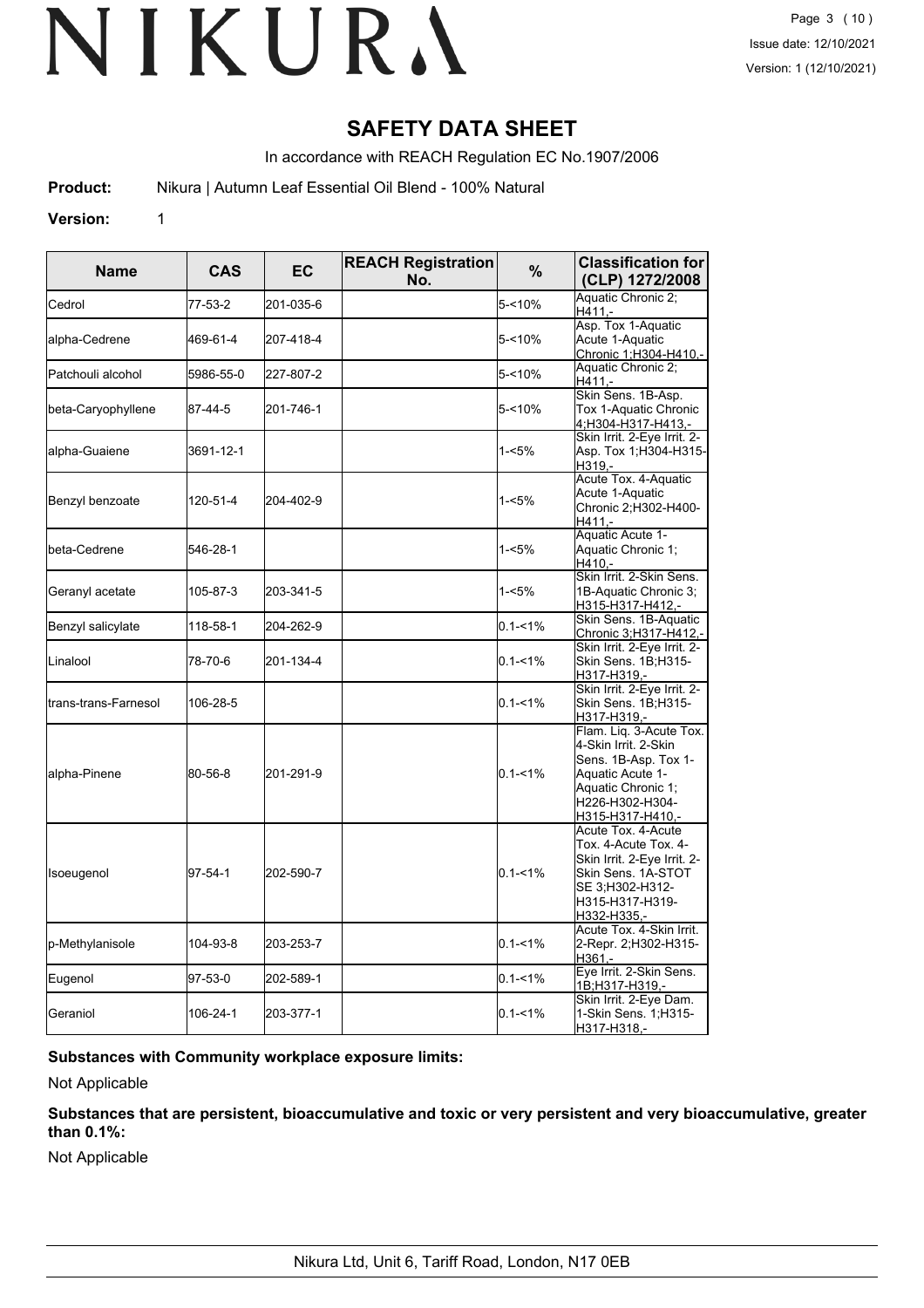# **SAFETY DATA SHEET**

In accordance with REACH Regulation EC No.1907/2006

| Product: | Nikura   Autumn Leaf Essential Oil Blend - 100% Natural |
|----------|---------------------------------------------------------|
|          |                                                         |

**Version:** 1

### **Section 4. First-aid measures**

#### **4.1 Description of first aid measures**

| Inhalation:           | Remove from exposure site to fresh air, keep at rest, and obtain medical attention.          |
|-----------------------|----------------------------------------------------------------------------------------------|
| Eye exposure:         | Flush immediately with water for at least 15 minutes. Contact physician if symptoms persist. |
| <b>Skin exposure:</b> | IF ON SKIN: Wash with plenty of soap and water.                                              |
| Ingestion:            | IF SWALLOWED: Immediately call a POISON CENTER or doctor/physician.                          |

#### **4.2 Most important symptoms and effects, both acute and delayed**

May be fatal if swallowed and enters airways. May cause an allergic skin reaction.

### **4.3 Indication of any immediate medical attention and special treatment needed**

None expected, see Section 4.1 for further information.

#### **SECTION 5: Firefighting measures**

#### **5.1 Extinguishing media**

Suitable media: Carbon dioxide, Dry chemical, Foam.

#### **5.2 Special hazards arising from the substance or mixture**

In case of fire, may be liberated: Carbon monoxide, Unidentified organic compounds.

#### **5.3 Advice for fire fighters:**

In case of insufficient ventilation, wear suitable respiratory equipment.

#### **Section 6. Accidental release measures**

#### **6.1 Personal precautions, protective equipment and emergency procedures:**

Avoid inhalation. Avoid contact with skin and eyes. See protective measures under Section 7 and 8.

#### **6.2 Environmental precautions:**

Keep away from drains, surface and ground water, and soil.

## **6.3 Methods and material for containment and cleaning up:**

Remove ignition sources. Provide adequate ventilation. Avoid excessive inhalation of vapours. Contain spillage immediately by use of sand or inert powder. Dispose of according to local regulations.

## **6.4 Reference to other sections:**

Also refer to sections 8 and 13.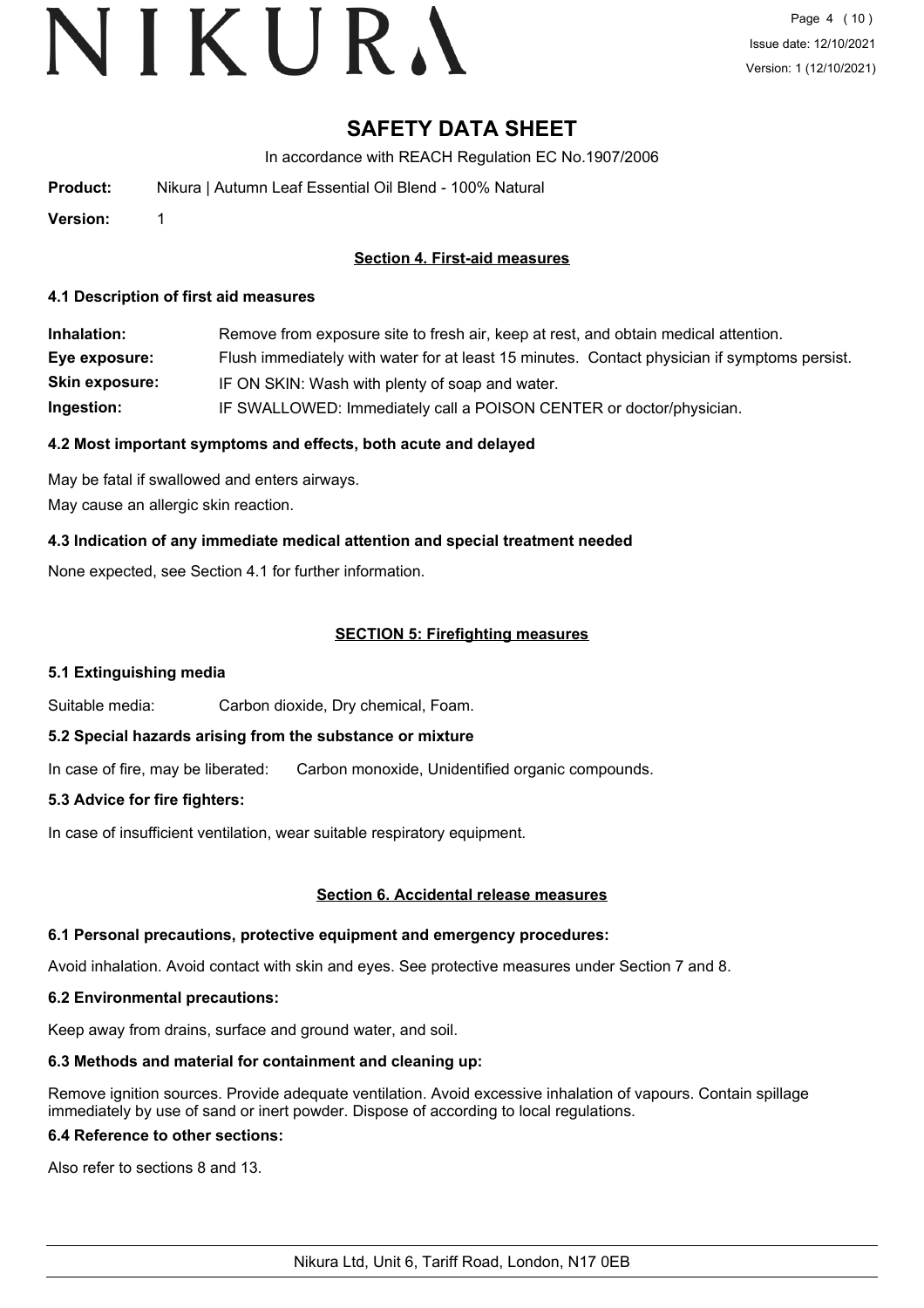# VIKURA

## **SAFETY DATA SHEET**

In accordance with REACH Regulation EC No.1907/2006

| Product: | Nikura   Autumn Leaf Essential Oil Blend - 100% Natural |
|----------|---------------------------------------------------------|
|          |                                                         |

**Version:** 1

### **Section 7. Handling and storage**

#### **7.1 Precautions for safe handling:**

Keep away from heat, sparks, open flames and hot surfaces. - No smoking. Use personal protective equipment as required. Use in accordance with good manufacturing and industrial hygiene practices. Use in areas with adequate ventilation Do not eat, drink or smoke when using this product.

#### **7.2 Conditions for safe storage, including any incompatibilities:**

Store in a well-ventilated place. Keep container tightly closed. Keep cool. Ground/bond container and receiving equipment. Use explosion-proof electrical, ventilating and lighting equipment. Use only non-sparking tools. Take precautionary measures against static discharge.

#### **7.3 Specific end use(s):**

Aromatherapy: Use in accordance with good manufacturing and industrial hygiene practices.

#### **Section 8. Exposure controls/personal protection**

#### **8.1 Control parameters**

Workplace exposure limits: Not Applicable

#### **8.2 Exposure Controls**

#### **Eye / Skin Protection**

Wear protective gloves/eye protection/face protection

#### **Respiratory Protection**

Under normal conditions of use and where adequate ventilation is available to prevent build up of excessive vapour, this material should not require special engineering controls. However, in conditions of high or prolonged use, or high temperature or other conditions which increase exposure, the following engineering controls can be used to minimise exposure to personnel: a) Increase ventilation of the area with local exhaust ventilation. b) Personnel can use an approved, appropriately fitted respirator with organic vapour cartridge or canisters and particulate filters. c) Use closed systems for transferring and processing this material.

Also refer to Sections 2 and 7.

#### **Section 9. Physical and chemical properties**

#### **9.1 Information on basic physical and chemical properties**

| Appearance:                     | Not determined  |
|---------------------------------|-----------------|
| Odour:                          | Not determined  |
| <b>Odour threshold:</b>         | Not determined  |
| pH:                             | Not determined  |
| Melting point / freezing point: | Not determined  |
| Initial boiling point / range:  | Not determined  |
| <b>Flash point:</b>             | 89 $^{\circ}$ C |
| <b>Evaporation rate:</b>        | Not determined  |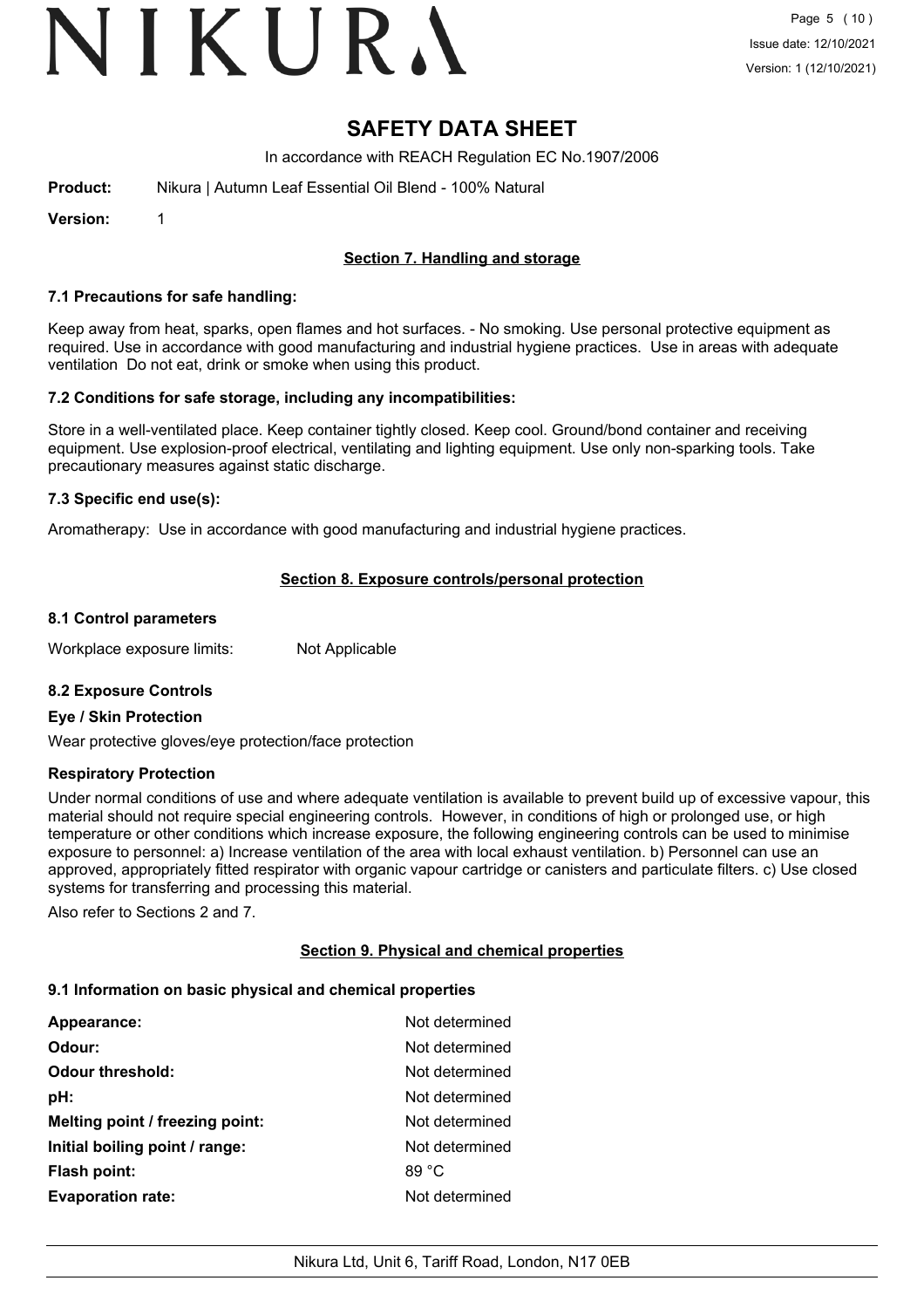# **SAFETY DATA SHEET**

In accordance with REACH Regulation EC No.1907/2006

**Product:** Nikura | Autumn Leaf Essential Oil Blend - 100% Natural

**Version:** 1

**Flammability (solid, gas):** Not determined **Upper/lower flammability or explosive limits:** Product does not present an explosion hazard **Vapour pressure:** Not determined **Vapour density:** Not determined **Relative density:** Not determined **Solubility(ies):** Insoluble in water. **Partition coefficient: n-octanol/water:** Not determined **Auto-ignition temperature:** Not determined **Decomposition temperature:** Not determined **Viscosity:** Not determined **Explosive properties:** Not expected **Oxidising properties:** Not expected

**9.2 Other information:** None available

#### **Section 10. Stability and reactivity**

#### **10.1 Reactivity:**

Presents no significant reactivity hazard, by itself or in contact with water.

#### **10.2 Chemical stability:**

Good stability under normal storage conditions.

#### **10.3 Possibility of hazardous reactions:**

Not expected under normal conditions of use.

#### **10.4 Conditions to avoid:**

Avoid extreme heat.

#### **10.5 Incompatible materials:**

Avoid contact with strong acids, alkalis or oxidising agents.

#### **10.6 Hazardous decomposition products:**

Not expected.

#### **Section 11. Toxicological information**

#### **11.1 Information on toxicological effects**

This mixture has not been tested as a whole for health effects. The health effects have been calculated using the methods outlined in Regulation (EC) No 1272/2008 (CLP).

| <b>Acute Toxicity:</b>            | Based on available data the classification criteria are not met. |
|-----------------------------------|------------------------------------------------------------------|
| <b>Acute Toxicity Oral</b>        | >5000                                                            |
| <b>Acute Toxicity Dermal</b>      | >5000                                                            |
| Acute Toxicity Inhalation         | Not Available                                                    |
| <b>Skin corrosion/irritation:</b> | Based on available data the classification criteria are not met. |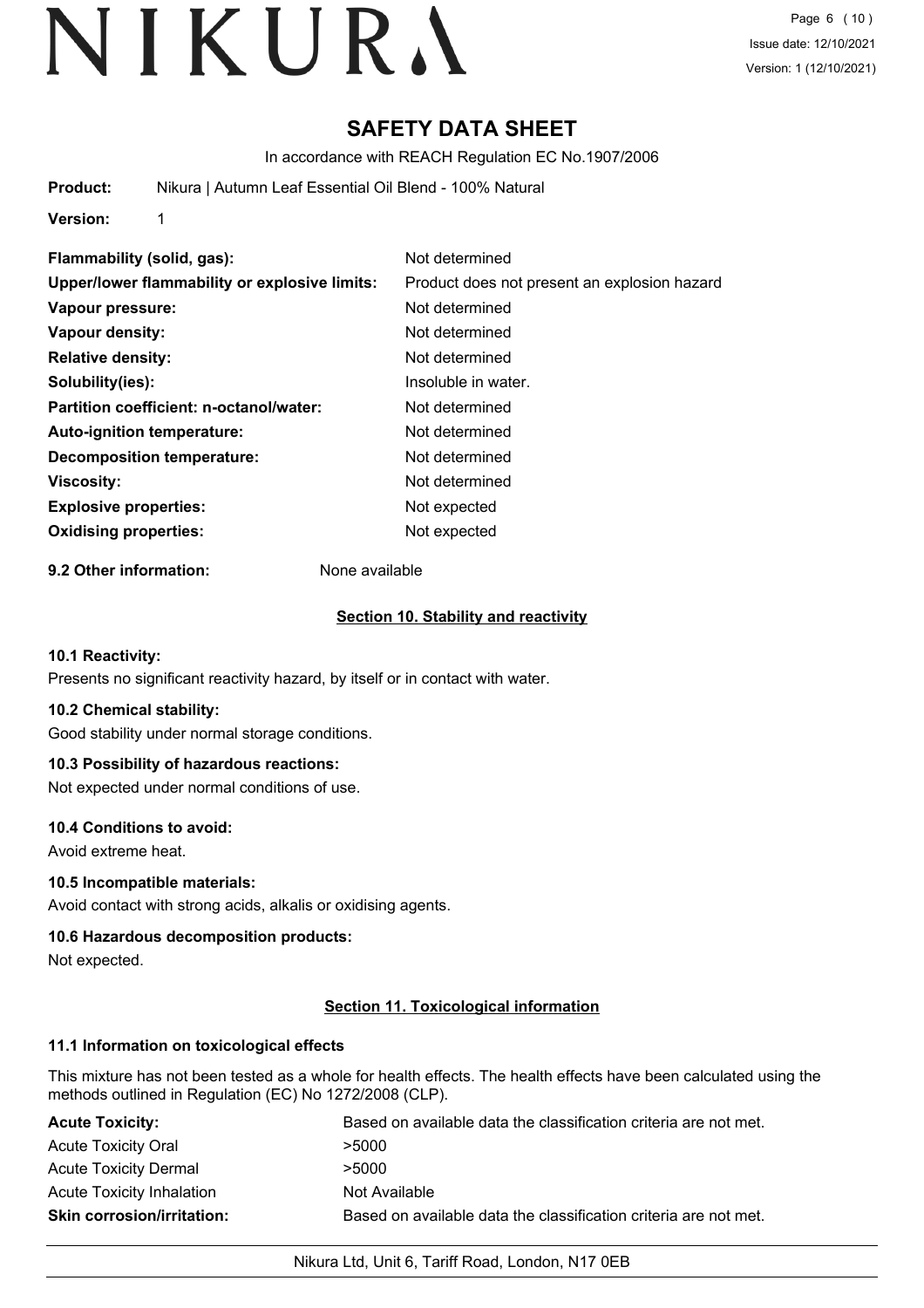## **SAFETY DATA SHEET**

In accordance with REACH Regulation EC No.1907/2006

| Product: | Nikura   Autumn Leaf Essential Oil Blend - 100% Natural |
|----------|---------------------------------------------------------|
|          |                                                         |

**Version:** 1

| Serious eye damage/irritation:            | Based on available data the classification criteria are not met. |
|-------------------------------------------|------------------------------------------------------------------|
| <b>Respiratory or skin sensitisation:</b> | Sensitization - Skin Category 1                                  |
| Germ cell mutagenicity:                   | Based on available data the classification criteria are not met. |
| Carcinogenicity:                          | Based on available data the classification criteria are not met. |
| <b>Reproductive toxicity:</b>             | Based on available data the classification criteria are not met. |
| <b>STOT-single exposure:</b>              | Based on available data the classification criteria are not met. |
| <b>STOT-repeated exposure:</b>            | Based on available data the classification criteria are not met. |
| <b>Aspiration hazard:</b>                 | <b>Aspiration Hazard Category 1</b>                              |

#### **Information about hazardous ingredients in the mixture**

| Ingredient      | CAS      | EC                | LD50/ATE Oral | LD50/ATE<br>Dermal | LC50/ATE<br><b>Inhalation</b> | <b>LC50</b><br>Route |
|-----------------|----------|-------------------|---------------|--------------------|-------------------------------|----------------------|
| Benzyl benzoate | 120-51-4 | $ 204 - 402 - 9 $ | 1500          | 4000               | Not available                 | Not<br>lavailable    |

Refer to Sections 2 and 3 for additional information.

### **Section 12. Ecological information**

**12.1 Toxicity:**

Very toxic to aquatic life with long lasting effects.

- **12.2 Persistence and degradability:** Not available
- **12.3 Bioaccumulative potential:** Not available

**12.4 Mobility in soil:** Not available

## **12.5 Results of PBT and vPvB assessment:**

This substance does not meet the PBT/vPvB criteria of REACH, annex XIII.

**12.6 Other adverse effects:** Not available

### **Section 13. Disposal considerations**

#### **13.1 Waste treatment methods:**

Dispose of in accordance with local regulations. Avoid disposing into drainage systems and into the environment. Empty containers should be taken to an approved waste handling site for recycling or disposal.

#### **Section 14. Transport information**

| 14.1 UN number:                    | UN3082                                                                               |
|------------------------------------|--------------------------------------------------------------------------------------|
| 14.2 UN Proper Shipping Name:      | ENVIRONMENTALLY HAZARDOUS SUBSTANCE, LIQUID, N.O.S.<br>(alpha-Cedrene, beta-Cedrene) |
| 14.3 Transport hazard class(es):   | 9                                                                                    |
| <b>Sub Risk:</b>                   |                                                                                      |
| 14.4. Packing Group:               | Ш                                                                                    |
| <b>14.5 Environmental hazards:</b> | This is an environmentally hazardous substance.                                      |
| 14.6 Special precautions for user: | None additional                                                                      |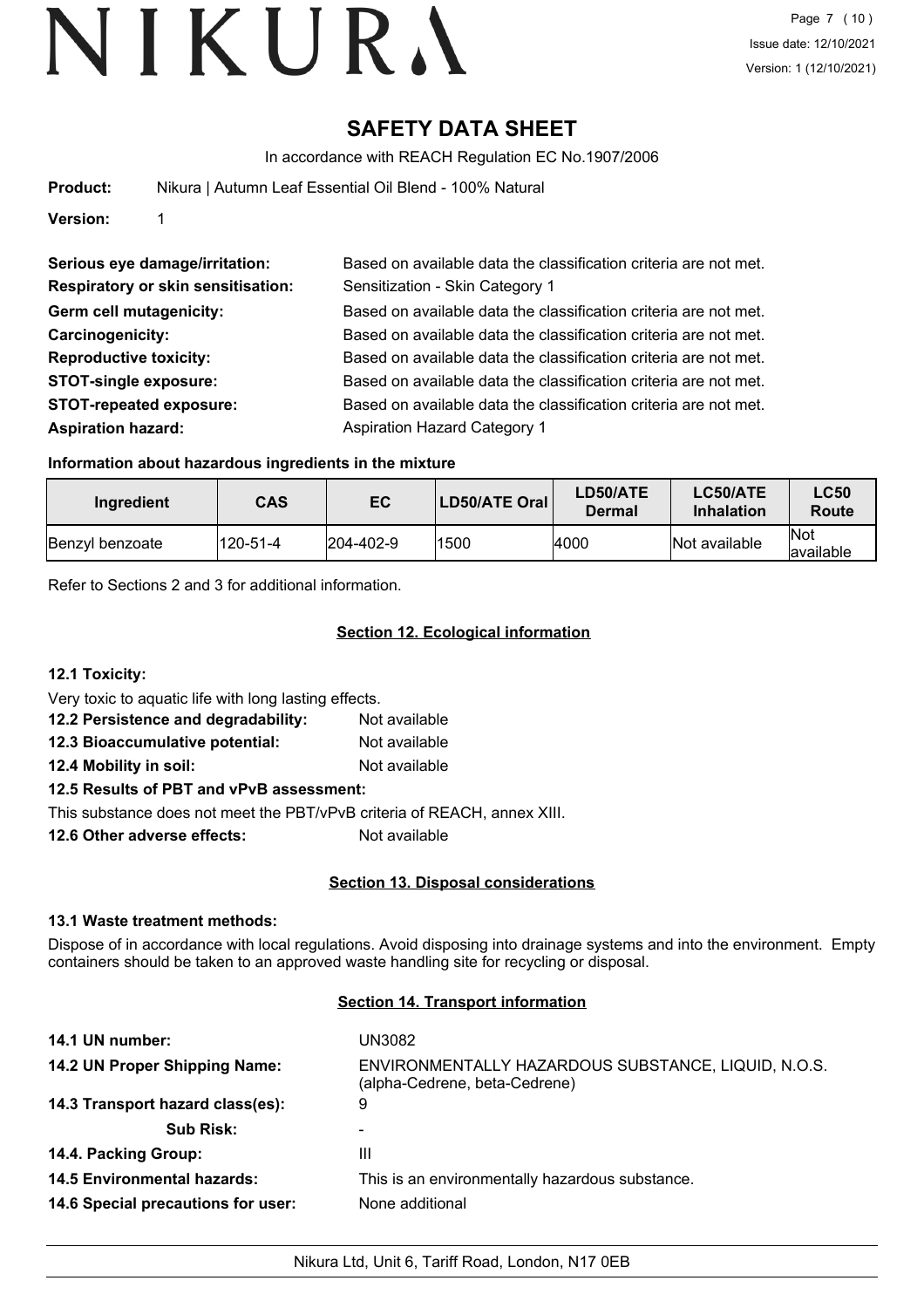## **SAFETY DATA SHEET**

In accordance with REACH Regulation EC No.1907/2006

**Product:** Nikura | Autumn Leaf Essential Oil Blend - 100% Natural

**Version:** 1

**14.7 Transport in bulk according to Annex II of MARPOL73/78 and the IBC Code:**

Not applicable

### **Section 15. Regulatory information**

**15.1 Safety, health and environmental regulations/legislation specific for the substance or mixture** None additional

### **15.2 Chemical Safety Assessment**

A Chemical Safety Assessment has not been carried out for this product.

| <b>Section 16. Other information</b> |                                                                                                          |
|--------------------------------------|----------------------------------------------------------------------------------------------------------|
| Concentration % Limits:              | EH A1=26.33% EH C1=26.98% EH C2=2.64% EH C3=0.26413238% EH<br>$C4 = 20.96\%$ SS 1 = 17.37% AH 1 = 52.40% |
| Total Fractional Values:             | EH A1=3.80 EH C1=3.71 EH C2=37.86 EH C3=378.60 EH C4=4.77 SS<br>1=5.76 AH 1=1.91                         |

#### **Key to revisions:**

Not applicable

#### **Key to abbreviations:**

| Abbreviation      | <b>Meaning</b>                                                     |
|-------------------|--------------------------------------------------------------------|
| Acute Tox. 4      | Acute Toxicity - Oral Category 4                                   |
| Acute Tox. 4      | Acute Toxicity - Dermal Category 4                                 |
| Acute Tox, 4      | Acute Toxicity - Inhalation Category 4                             |
| Aquatic Acute 1   | Hazardous to the Aquatic Environment - Acute Hazard Category 1     |
| Aquatic Chronic 1 | Hazardous to the Aquatic Environment - Long-term Hazard Category 1 |
| Aquatic Chronic 2 | Hazardous to the Aquatic Environment - Long-term Hazard Category 2 |
| Aquatic Chronic 3 | Hazardous to the Aquatic Environment - Long-term Hazard Category 3 |
| Aquatic Chronic 4 | Hazardous to the Aquatic Environment - Long-term Hazard Category 4 |
| Asp. Tox 1        | Aspiration Hazard Category 1                                       |
| Eye Dam. 1        | Eye Damage / Irritation Category 1                                 |
| Eye Irrit. 2      | Eye Damage / Irritation Category 2                                 |
| Flam. Liq. 3      | Flammable Liquid, Hazard Category 3                                |
| H226              | Flammable liquid and vapour.                                       |
| H302              | Harmful if swallowed.                                              |
| H304              | May be fatal if swallowed and enters airways.                      |
| H312              | Harmful in contact with skin.                                      |
| H315              | Causes skin irritation.                                            |
| H317              | May cause an allergic skin reaction.                               |
| H318              | Causes serious eye damage.                                         |
| H319              | Causes serious eye irritation.                                     |
| H332              | Harmful if inhaled.                                                |
| H335              | May cause respiratory irritation.                                  |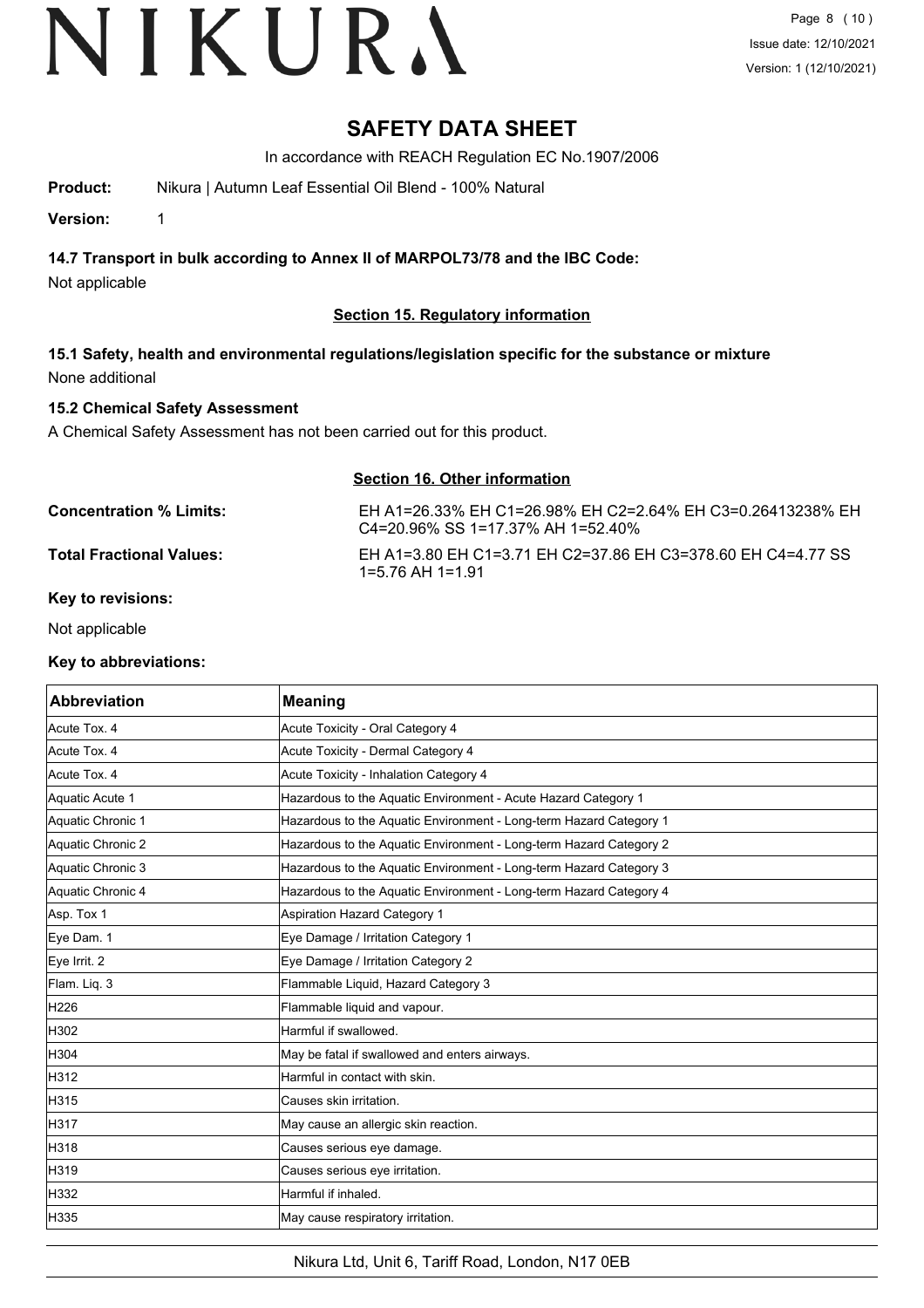## **SAFETY DATA SHEET**

In accordance with REACH Regulation EC No.1907/2006

**Product:** Nikura | Autumn Leaf Essential Oil Blend - 100% Natural

#### **Version:** 1

| H361             | Suspected of damaging fertility or the unborn child (exposure route).                                                               |
|------------------|-------------------------------------------------------------------------------------------------------------------------------------|
| H400             | Very toxic to aquatic life.                                                                                                         |
| H410             | Very toxic to aquatic life with long lasting effects.                                                                               |
| H411             | Toxic to aquatic life with long lasting effects.                                                                                    |
| H412             | Harmful to aquatic life with long lasting effects.                                                                                  |
| H413             | May cause long lasting harmful effects to aquatic life.                                                                             |
| P <sub>202</sub> | Do not handle until all safety precautions have been read and understood.                                                           |
| P210             | Keep away from heat, sparks, open flames and hot surfaces. - No smoking.                                                            |
| P233             | Keep container tightly closed.                                                                                                      |
| P240             | Ground/bond container and receiving equipment.                                                                                      |
| P241             | Use explosion-proof electrical, ventilating and lighting equipment.                                                                 |
| P242             | Use only non-sparking tools.                                                                                                        |
| P243             | Take precautionary measures against static discharge.                                                                               |
| P261             | Avoid breathing vapour or dust.                                                                                                     |
| P <sub>264</sub> | Wash hands and other contacted skin thoroughly after handling.                                                                      |
| P270             | Do not eat, drink or smoke when using this product.                                                                                 |
| P271             | Use only outdoors or in a well-ventilated area.                                                                                     |
| P272             | Contaminated work clothing should not be allowed out of the workplace.                                                              |
| P273             | Avoid release to the environment.                                                                                                   |
| P280             | Wear protective gloves/eye protection/face protection.                                                                              |
| P301/310         | IF SWALLOWED: Immediately call a POISON CENTER or doctor/physician.                                                                 |
| P301/312         | IF SWALLOWED: call a POISON CENTER or doctor/physician if you feel unwell.                                                          |
| P302/352         | IF ON SKIN: Wash with plenty of soap and water.                                                                                     |
| P303/361/353     | IF ON SKIN (or hair): Remove/take off immediately all contaminated clothing. Rinse skin with water/shower.                          |
| P304/340         | IF INHALED: Remove victim to fresh air and keep at rest in a position comfortable for breathing.                                    |
| P305/351/338     | IF IN EYES: Rinse cautiously with water for several minutes. Remove contact lenses, if present and easy to<br>do. Continue rinsing. |
| P308/313         | IF exposed or concerned: Get medical advice/attention.                                                                              |
| P310             | Immediately call a POISON CENTER or doctor/physician.                                                                               |
| P312             | Call a POISON CENTRE or doctor/physician if you feel unwell.                                                                        |
| P330             | Rinse mouth.                                                                                                                        |
| P331             | Do not induce vomiting.                                                                                                             |
| P332/313         | If skin irritation occurs: Get medical advice/attention.                                                                            |
| P333/313         | If skin irritation or rash occurs: Get medical advice/attention.                                                                    |
| P337/313         | If eye irritation persists: Get medical advice/attention.                                                                           |
| P362             | Take off contaminated clothing and wash before reuse.                                                                               |
| P363             | Wash contaminated clothing before reuse.                                                                                            |
| P370/378         | In case of fire: Use carbon dioxide, dry chemical, foam for extinction.                                                             |
| P391             | Collect spillage.                                                                                                                   |
| P403/233         | Store in a well-ventilated place. Keep container tightly closed.                                                                    |
| P403/235         | Store in a well-ventilated place. Keep cool.                                                                                        |
| P405             | Store locked up.                                                                                                                    |